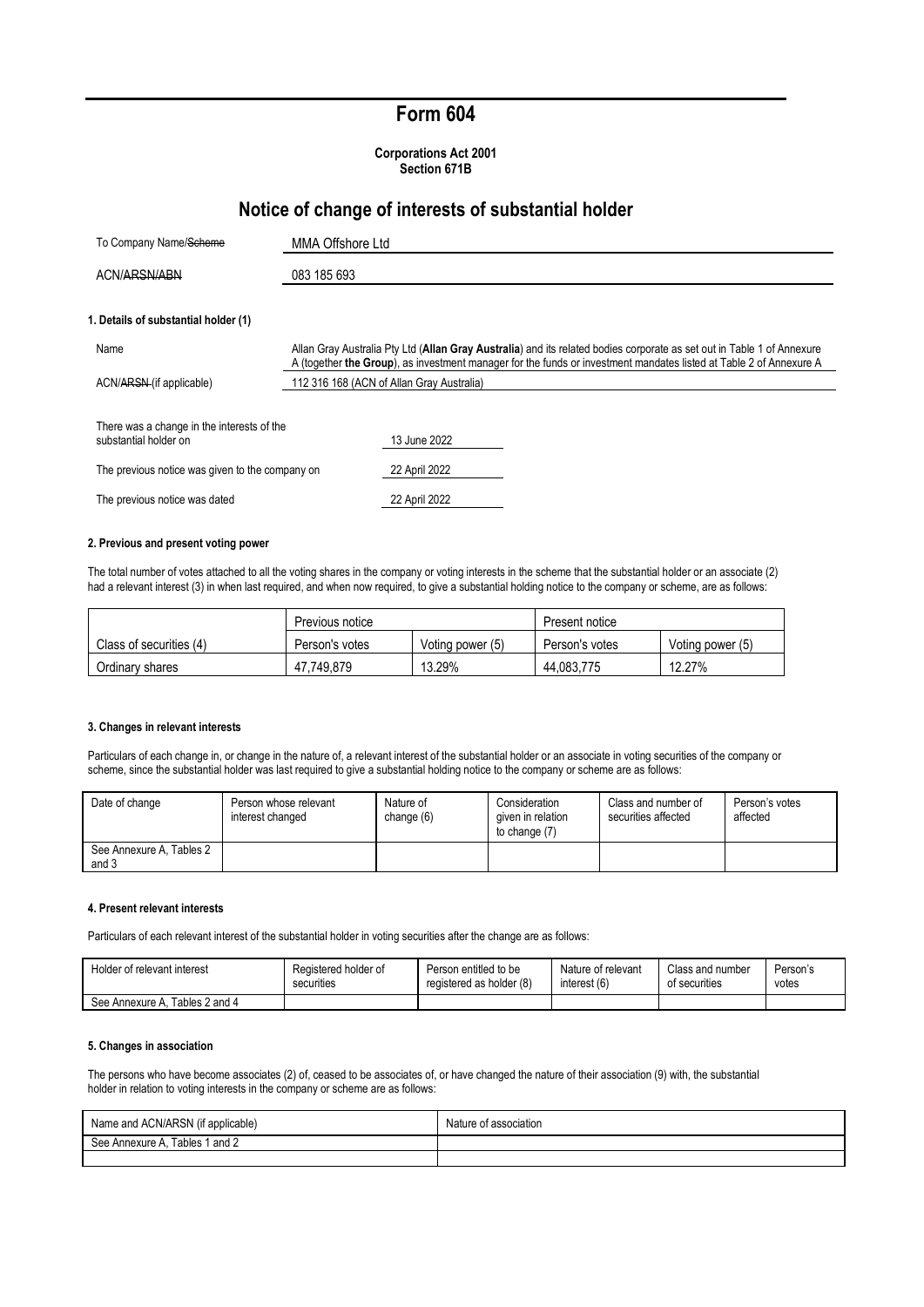### **6. Addresses**

The addresses of persons named in this form are as follows:

| Name      | Address                                                                                                                         |
|-----------|---------------------------------------------------------------------------------------------------------------------------------|
| The Group | <b>NSW 2000</b><br>Level 2 Challis H<br><sup>1</sup> Martin Place :<br>انـ⁄ـ Allan<br>House<br>, Svdnev<br>Australia.<br>, Grav |

### **Signature**

| print name | Elizabeth Lee | Company Secretary  |
|------------|---------------|--------------------|
| sign here  |               | Date: 15 June 2022 |

#### **DIRECTIONS**

- (1) If there are a number of substantial holders with similar or related relevant interests (eg a corporation and its related corporations, or the manager and trustee of an equity trust), the names could be included in an annexure to the form. If the relevant interests of a group of persons are essentially similar, they may be referred to throughout the form as a specifically named group if the membership of each group, with the names and addresses of members is clearly set out in paragraph 6 of the form.
- (2) See the definition of "associate" in section 9 of the Corporations Act 2001.
- (3) See the definition of "relevant interest" in sections 608 and 671B(7) of the Corporations Act 2001.
- (4) The voting shares of a company constitute one class unless divided into separate classes.
- (5) The person's votes divided by the total votes in the body corporate or scheme multiplied by 100.
- (6) Include details of:
	- (a) any relevant agreement or other circumstances because of which the change in relevant interest occurred. If subsection 671B(4) applies, a copy of any document setting out the terms of any relevant agreement, and a statement by the person giving full and accurate details of any contract, scheme or arrangement, must accompany this form, together with a written statement certifying this contract, scheme or arrangement; and
	- (b) any qualification of the power of a person to exercise, control the exercise of, or influence the exercise of, the voting powers or disposal of the securities to which the relevant interest relates (indicating clearly the particular securities to which the qualification applies).

See the definition of "relevant agreement" in section 9 of the Corporations Act 2001.

- (7) Details of the consideration must include any and all benefits, money and other, that any person from whom a relevant interest was acquired has, or may, become entitled to receive in relation to that acquisition. Details must be included even if the benefit is conditional on the happening or not of a contingency. Details must be included of any benefit paid on behalf of the substantial holder or its associate in relation to the acquisitions, even if they are not paid directly to the person from whom the relevant interest was acquired.
- (8) If the substantial holder is unable to determine the identity of the person (eg if the relevant interest arises because of an option) write "unknown".
- (9) Give details, if appropriate, of the present association and any change in that association since the last substantial holding notice.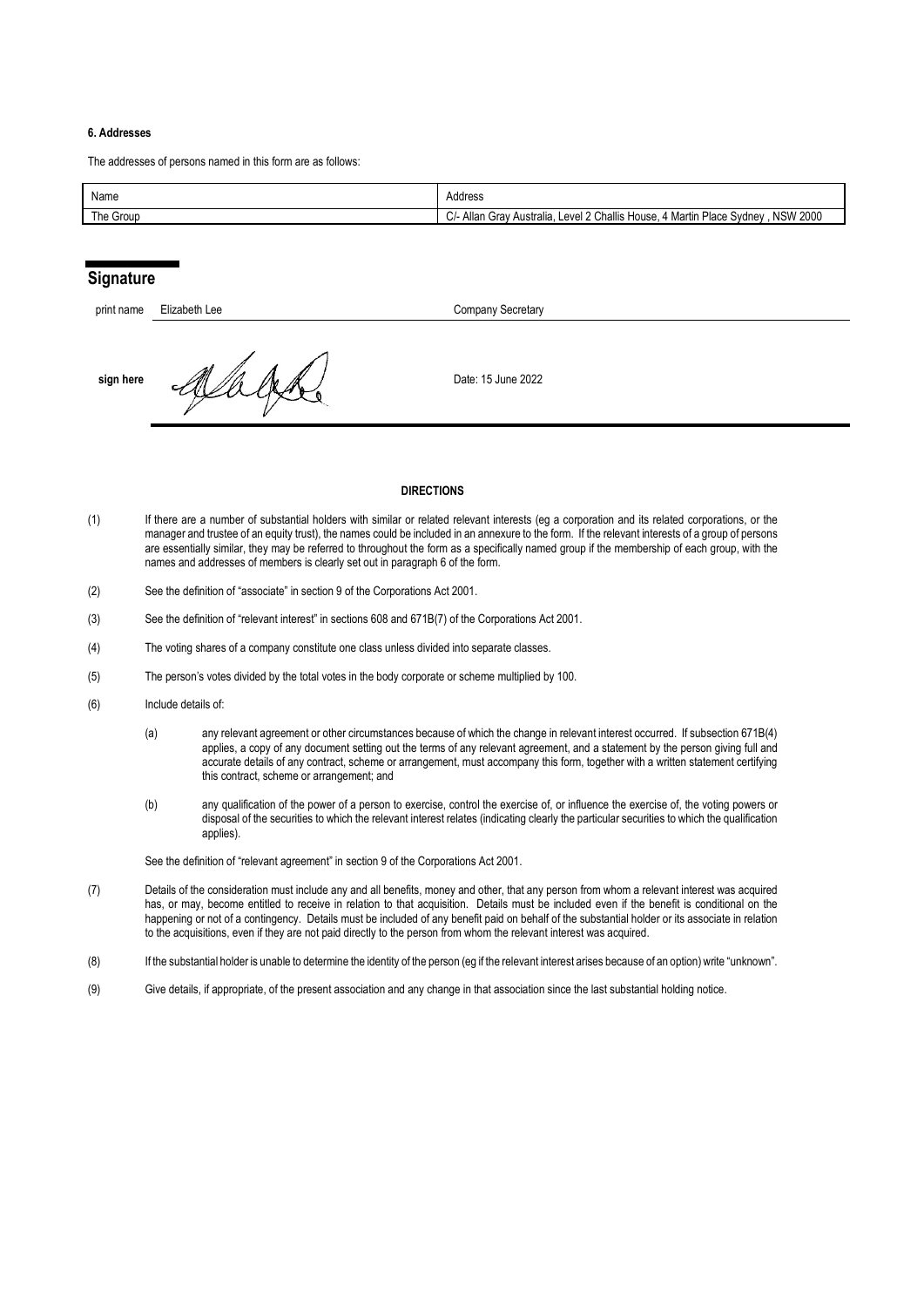### **MMA Offshore** THIS IS ANNEXURE A OF 2 PAGES REFERRED TO IN THE ABOVE FORM 604

| Print name | Elizabeth Lee | <b>Company Secretary</b> |
|------------|---------------|--------------------------|
| Sign here  | All           | Date: 15 June 2022       |

### **Table 1 – Related bodies corporate**

The following entities are associates of Allan Gray Australia Pty Ltd (AGA) and each other by virtue of being related bodies corporate. Orbis Allan Gray Limited Corbis Mansfield Street Properties Ltd<br>Orbis Holdings Limited Corbis Investment Management (BVI) Orbis Investment Management (BVI) Limited (OIMLBVI)<br>Orbis Investment Advisory Pty Limited Orbis Investment Management Limited (OIML) Orbis Investment Advisory Pty Crbis Asset Management Limited (OAML) Crbis Asset Management Limited (OAML) Orbis Asset Management Limited (OAML)<br>Orbis Administration Limited Orbis Administration Limited<br>
Orbis Administration Limited<br>
Orbis Investment Management (Hong Kong) Limited<br>
Orbis Investment Measurement Research Limited<br>
Orbis Client Services (Canada) Limited Orbis Client Services (Canada) Limited<br>Orbis Holdings (UK) Limited Orbis Investment Management (MIS) Limited<br>Triple Blue Holdings Limited Orbis Investment Management (Europe) LLP<br>Orbis Investment Management (Luxembourg) S.A Pictet Overseas Trust Corporation and Pictet Trustee Company SA Orbis Investment Management (Luxem Allan & Gill Gray Foundation (Guernsey) (S.A.C. EmCap Limited (Guernsey) (S.A.C. EmCap Limited (Guernsey) (S.A.C. EmCap Lim Allan & Gill Gray Foundation (Guernsey)

### **Table 2 - Funds**

An entity within the Group acts as investment manager for some or all of the assets in the following funds.

| <b>No</b>         | Fund name                                                 | Registered holder / Persons entitled to be registered holder |
|-------------------|-----------------------------------------------------------|--------------------------------------------------------------|
| 1.                | Allan Gray Australia Equity Fund                          | Citibank N.A., Sydney Branch                                 |
| 2.                | Allan Gray Australia Balanced Fund                        | Citibank N.A., Sydney Branch                                 |
| 3.                | Allan Gray Australia Stable Fund                          | Citibank N.A., Sydney Branch                                 |
| 4.                | AMP Capital Specialist Australian Share Fund              | BNP Paribas Fund Services Australasia Pty Ltd                |
| 5.                | Morningstar Australian Shares High Alpha Fund             | JP Morgan Chase Bank                                         |
| 6.                | Construction and Building Unions Superannuation Fund      | JP Morgan Chase Bank                                         |
| 7.                | <b>HESTA</b> Superannuation Fund                          | JP Morgan Chase Bank                                         |
| 8.                | <b>Hostplus Pooled Superannuation Trust</b>               | Citibank N.A., Sydney Branch                                 |
| 9.                | Russell Investments Australian Opportunities Fund         | State Street Australia Ltd                                   |
| 10.               | MyLifeMyMoney Superannuation Fund                         | National Custodian Services                                  |
| $11$ .            | Non-Government Schools Superannuation Fund                | State Street Australia Ltd                                   |
| 12.               | <b>REST Superannuation Fund</b>                           | State Street Australia Ltd                                   |
| 13.               | Government Employees Superannuation Board                 | Northern Trust Corporation                                   |
| 14.               | Orbis Global Equity Fund (Australia Registered)           | Citibank N.A., Sydney Branch                                 |
| 15.               | Orbis Emerging Markets Equity Fund (Australia Registered) | Citibank N.A., Sydney Branch                                 |
| 16.               | Orbis Global Equity LE Fund (Australia Registered)        | Citibank N.A., Sydney Branch                                 |
| 17.               | Orbis Global Balanced Fund (Australia Registered)         | Citibank N.A., Sydney Branch                                 |
| 18.               | Orbis Global Equity Fund Limited                          | Citibank N.A., Sydney Branch                                 |
| 19.               | Orbis Optimal SA Fund Limited                             | Citibank N.A., Sydney Branch                                 |
| 20.               | Institutional Global Equity Fund                          | Citibank N.A., Sydney Branch                                 |
| $\overline{21}$   | Orbis Optimal LP                                          | Citibank N.A., Sydney Branch                                 |
| $\overline{22}$ . | Orbis International Equity LP                             | Citibank N.A., Sydney Branch                                 |
| 23.               | Orbis Institutional Global Equity LP                      | Citibank N.A., Sydney Branch                                 |
| 24.               | Orbis Institutional International Equity LP               | Citibank N.A., Sydney Branch                                 |
| 25.               | Orbis Institutional U.S. Equity LP                        | Citibank N.A., Sydney Branch                                 |
| 26.               | Orbis Institutional Emerging Markets Equity LP            | Citibank N.A., Sydney Branch                                 |
| 27.               | Orbis SICAV - Global Equity Fund                          | Citibank N.A., Sydney Branch                                 |
| 28.               | Orbis SICAV - Emerging Markets Fund                       | Citibank N.A., Sydney Branch                                 |
| 29.               | Orbis SICAV - Global Balanced Fund                        | Citibank N.A., Sydney Branch                                 |
| 30.               | Orbis SICAV - International Equity                        | Citibank N.A., Sydney Branch                                 |
| $\overline{31}$ . | Orbis OEIC Global Equity Fund                             | Citibank N.A., Sydney Branch                                 |
| 32.               | Orbis Institutional Global Equity (OFO)                   | Citibank N.A., Sydney Branch                                 |
| 33.               | <b>OEIC Global Balanced Fund</b>                          | Citibank N.A., Sydney Branch                                 |
| 34.               | OEIC Global Cautious Fund                                 | Citibank N.A., Sydney Branch                                 |